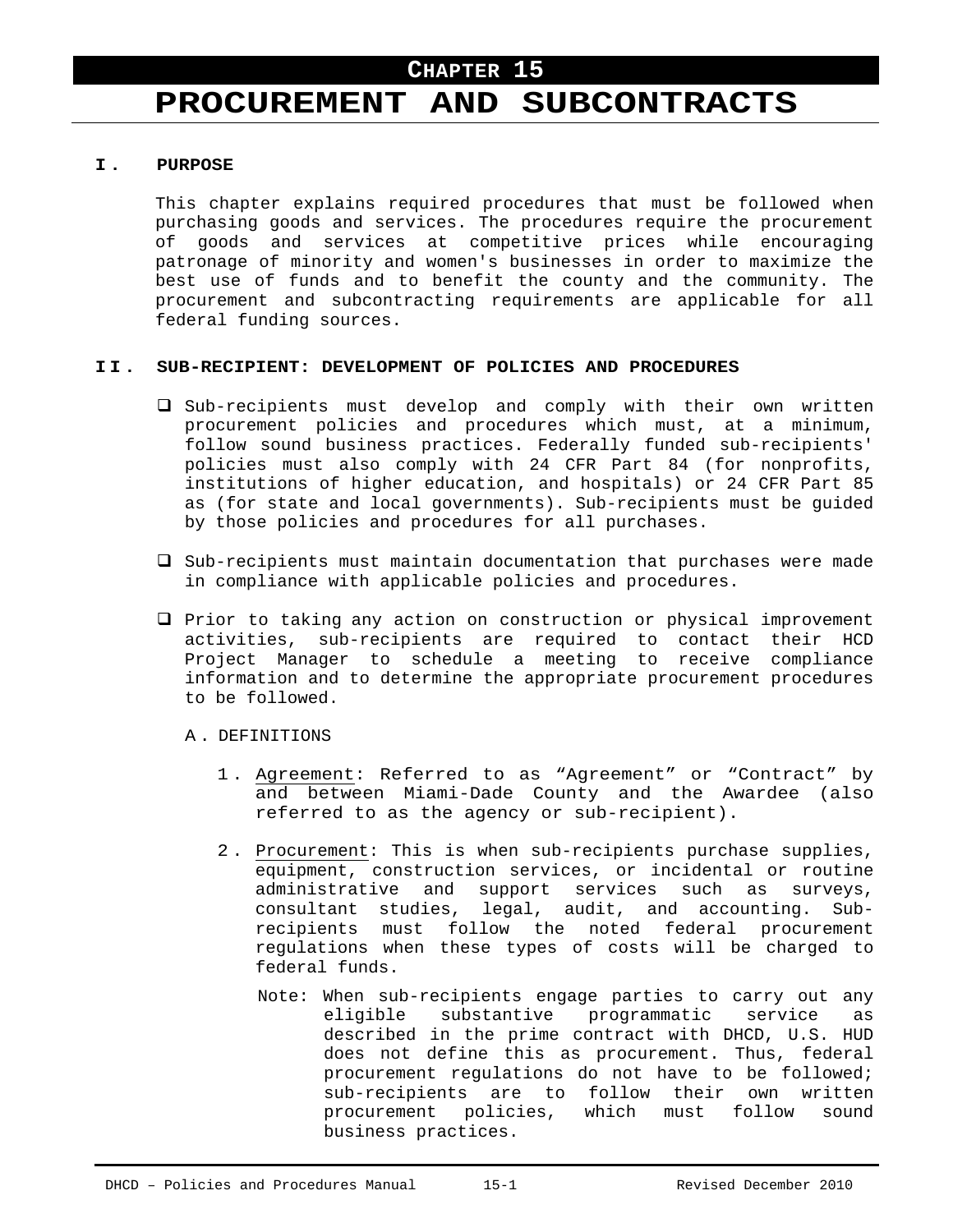- 3 . Subcontractor or Sub-consultant: Any individual or firm hired on a contractual basis by the sub-recipient to perform work or functions cited in the Scope of Work/Action Step Format of its contract with Miami-Dade County.
- 4 . Sub-contract: This is a binding agreement between the subrecipient and any party in which the sub-recipient agrees for compensation to perform services or provide goods according to the stipulations with the prime contract between Miami-Dade County and the sub-recipient.

All federally funded sub-recipients are required to follow applicable federal procurement regulations when the purpose of the subcontract is to engage parties to perform incidental or routine administrative and support services e.g., surveys, consultant studies, audits, accounting services) and for the purchase of supplies or equipment. These sub-recipients do not require DHCD's prior approval if the approved budget adequately explains and justifies these cost items. A copy of these subcontracts must accompany the first invoices submitted to DHCD for payment.

## **III. PROCUREMENT STANDARDS**

- A . FEDERALLY FUNDED CONTRACTS
	- 1. In the expenditure of federal funds, non-profit organizations, institutions of higher education and hospitals must comply with 24 CFR Part 84.
	- 2. State and local governments must comply with 24 CFR Part 85.

NOTE: All sub-recipients that engage in, procure, or make loans for construction work must submit all proposed Solicitation Notices, Invitations for Bids, and Requests for Proposals to DHCD for written approval prior to publication.

B . BUDGETED PURCHASES

The Awardee's/Sub-recipient's approved contract budget constitutes DHCD's prior approval for the purchase of goods and services that are within the limits and amounts in the detailed budget. The exception is that subcontractors that will carry out eligible substantive programmatic services require DHCD's written prior approval.

C . UNBUDGETED PURCHASES

For intended purchases that are not included or not sufficiently detailed in the sub-recipient's approved contract budget, sub-recipients must submit a written request to DHCD for approval prior to commitment for expenditure. The request must include the following: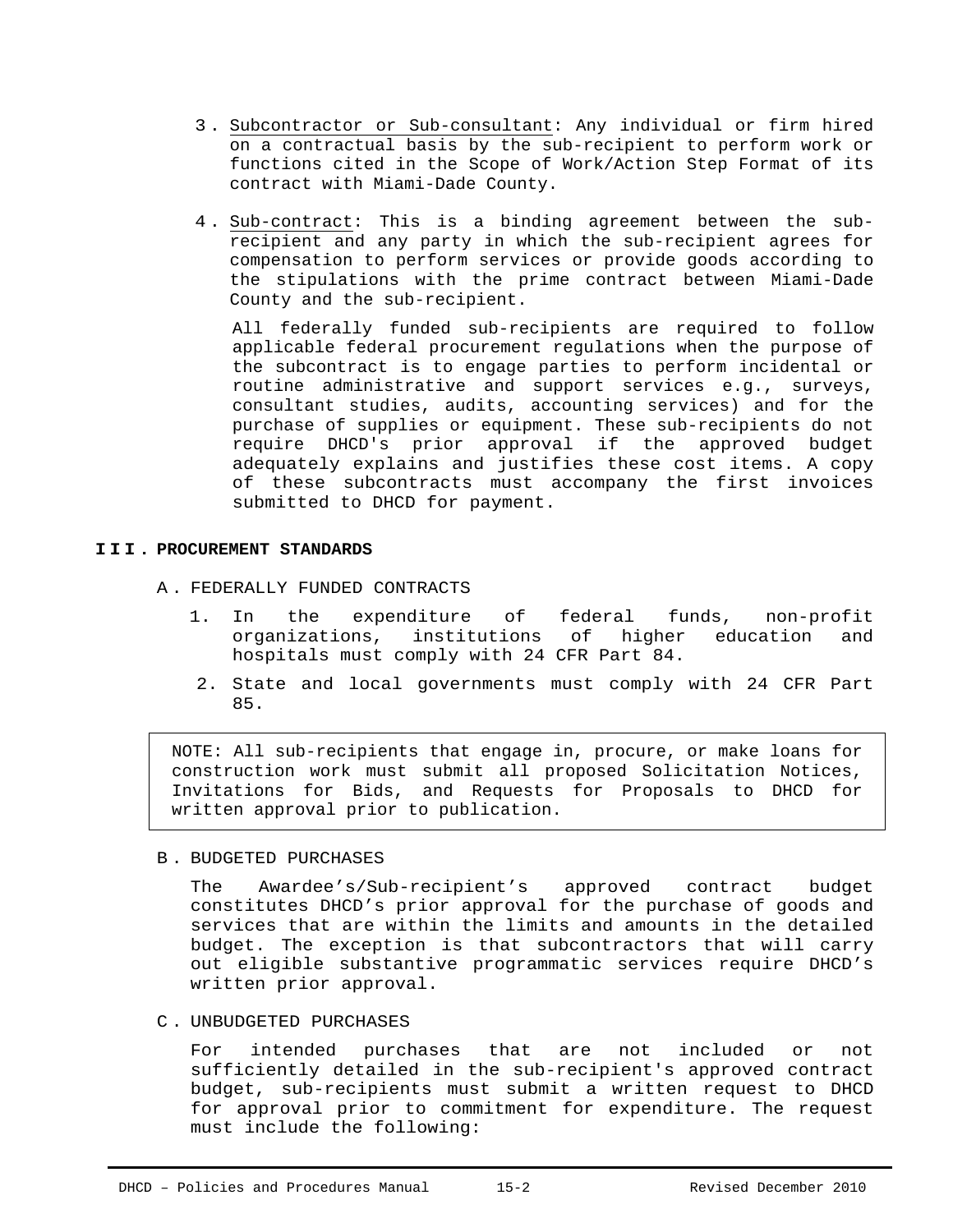- 1. A detailed description of the intended purchase.
- 2. A justification of need for the purchase.
- 3. A completely revised budget that includes the purchase price and description of the item, along with a written justification of need.

#### D . SUBCONTRACTS AND ASSIGNMENTS

In accordance with the written agreement, all sub-recipients must adhere to the following terms:

- 1 . Obtain written approval from DHCD prior to undertaking the engagement or execution of any subcontract(s) or agreement assignments where federal funds will be used to pay for goods or services.
- 2 . Submit all proposed agreement documents to DHCD at least thirty-days prior to the start date of the agreement.
- 3 . Ensure that all subcontracts and assignments result from an open competitive bid process generating a minimum of three bids.
- 4 . Submit a written description of the competitive process to DHCD along with verification of approval by the Board of Directors (copy of organization's Board Resolution).
- 5 . In such circumstances that open competitive bids are not feasible or that a minimum of three bids are unobtainable, permission to use other methods of award must be requested in writing and approved by DHCD prior to the assignment or award of subcontract.
- 6 . All subcontracts and assignments must contain, a minimum of the following elements:
	- a. The full, correct legal name of the party.
	- b. A description of the activities to be performed.
	- c. Time of performance.
	- d. Method of payment (based on unit cost, service cost/percentage completed, lump sum upon completion, etc.)
	- e. Maximum compensation.
	- f. Insurance requirements, as applicable.
	- g. Termination.
- 7 . All subcontracts and assignments **must** contain the following provisions: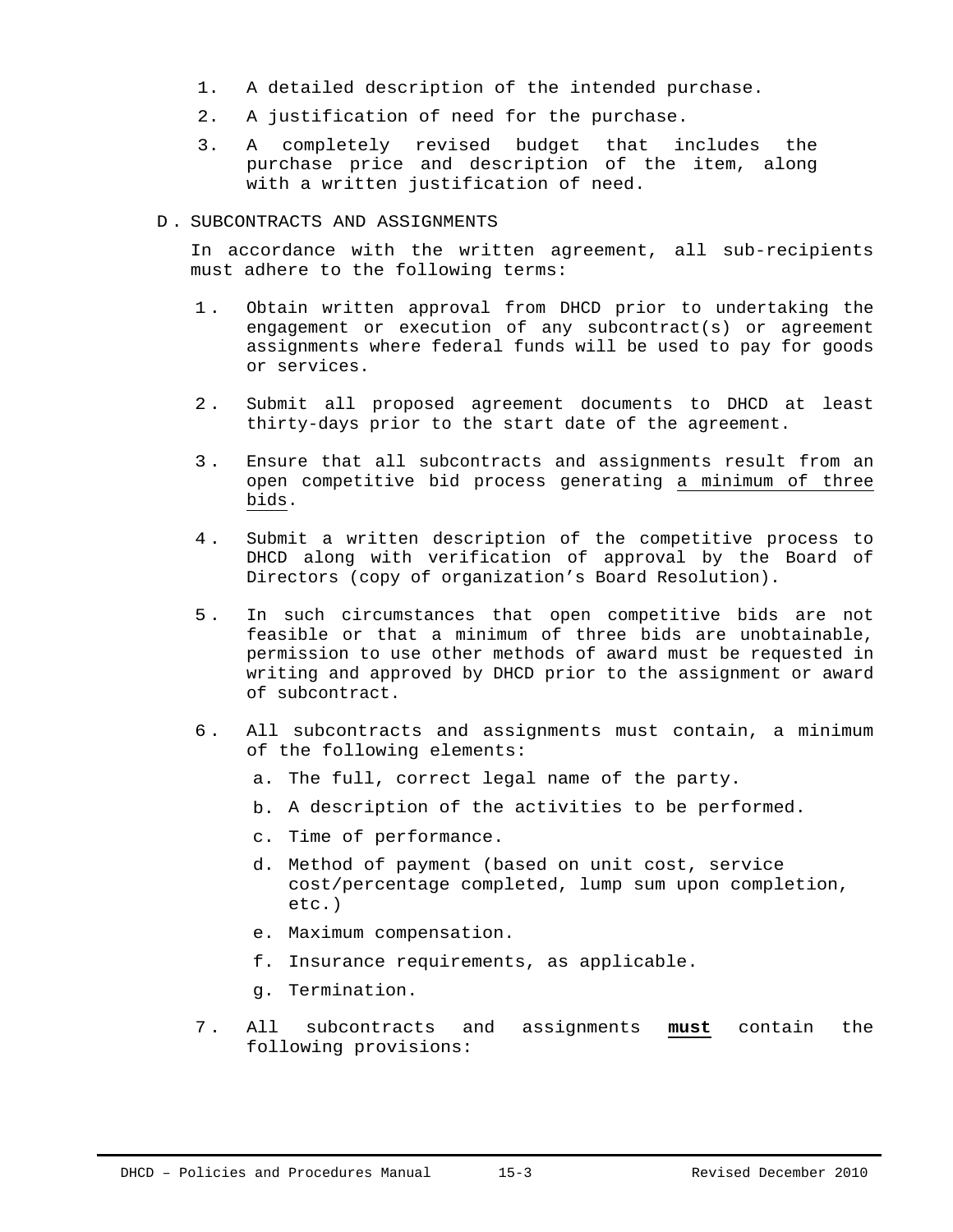- Incorporate a provision requiring compliance with all applicable regulatory and other requirements of the agreement (between the Awardee and the County) and with any conditions of approval that the County or DHCD deem necessary
- Incorporate the language of the "Certification Regarding Lobbying"
- **Include language stating that the Subcontractor** understands and agrees that the County is not a party to the subcontract and has no obligation to the subcontractor
- Include audit requirements as detailed in the Agreement (between the Awardee and the County)
- Include record-keeping requirements as detailed in the Agreement
- 8 . All consultant subcontracts and assignments must contain this provision:

The Agency is not responsible for any insurance or other fringe benefits (e.g., social security, income tax withholdings, retirement or leave benefits) for the Consultant or employees of the Consultant. The Consultant assumes full responsibility for the provision of all insurance and fringe benefits for himself or herself and employees retained by the Consultant in carrying out the Scope of Services provided in this subcontract.

- 9 . A subcontract model (Attachment 15A) is included in this chapter for use when engaging consultants (except auditors) unless contractors want to use their own forms. In this case, their forms must contain, at a minimum, all the terms and conditions listed in this model. The subcontract attachment entitled "Certification Regarding Lobbying" (Attachment 15B) must be signed, dated, and made a part of the subcontract when the consultant is paid with federal funds.
- 10. The sub-contract form (Attachment 15C), to be used when engaging auditors, is included in this chapter. **It is a required form.** The subcontract attachment must be signed and dated and made a part of the subcontract when the auditor is paid with federal funds.

# **IV. PAYMENT OF SUBCONTRACTS**

 All subcontracts are subject to DHCD's review prior to payment. Invoices will be rejected and payment will not be made when the relevant subcontract fails to meet minimum requirements. Only when the subcontract is corrected will invoices be approved for payment.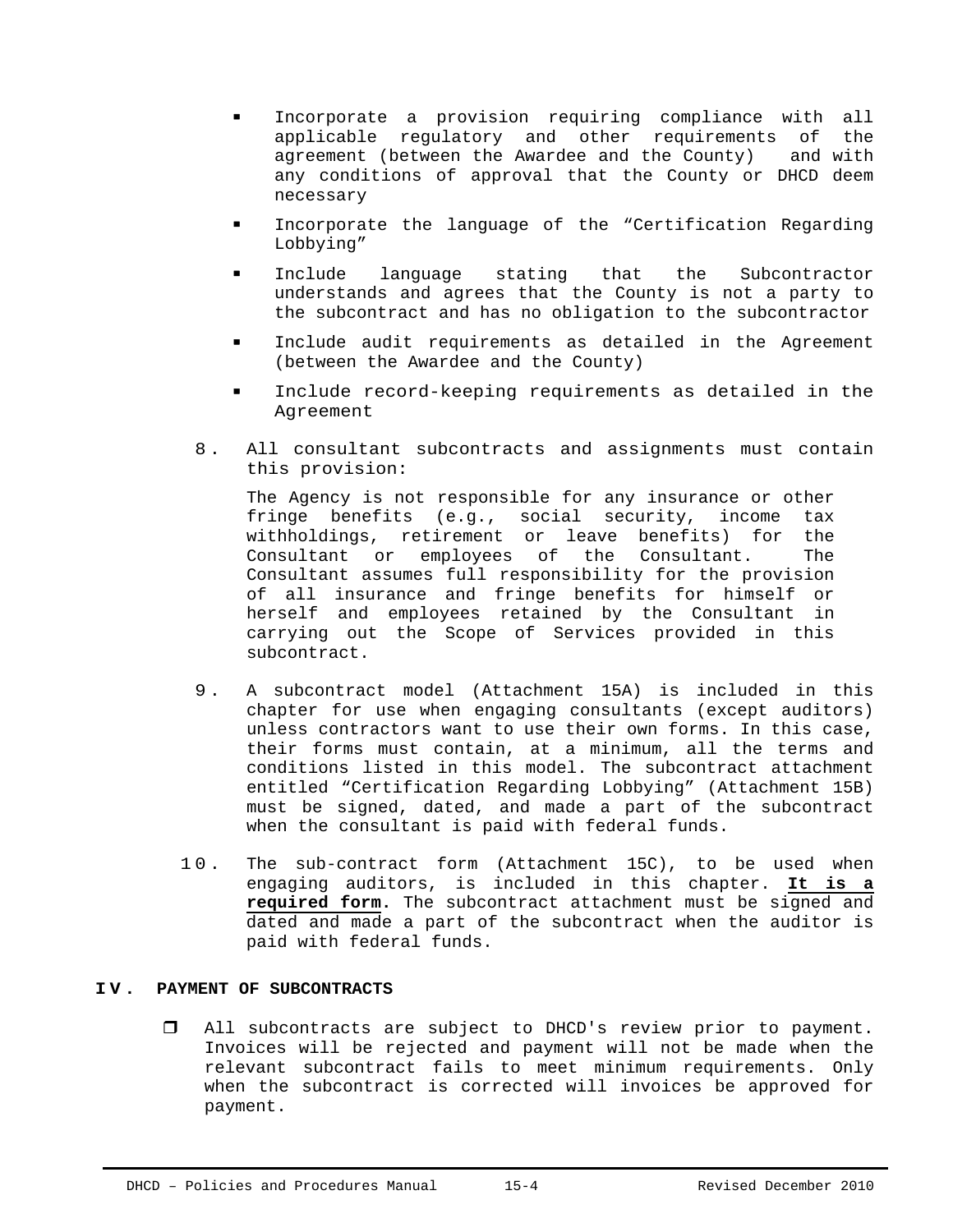If at any time it is determined that required procurement standards have not been adhered to or the subrecipient/contractor has failed to maintain adequate documentation of the procurement process, DHCD may refuse to make payment or may require a refund if the cost has already been paid.

# **V . FEDERAL PROCUREMENT RULES**

- 1. Overview
	- While sub-recipients can be chosen using a process determined by the sub-recipient, all sub-contractors must be procured competitively
	- Sub-recipients must follow federal procurement rules when purchasing services, supplies, materials, or equipment. The applicable federal regulations are contained in:
		- State and local governments and Indian tribes -- 24 CFR Part 85
		- Non-profits, institutions of higher education and hospitals -- 24 CFR Part 84
	- In addition to federal regulations, most states and many local governments have laws and regulations regarding procurement. Each entity receiving CDBG, HOME, or ESG funds should be aware of state and/or local laws that may affect procurement policies.
		- In cases where state or local law is stricter than federal regulations (such as defining a lower monetary limit for using small purchases), the sub-recipient must follow the state or local laws.
	- $\Box$  These entities must adopt procurement policies that describe how the sub-recipient will procure supplies, materials, services equipment. The policy is intended to assure that all purchases are handled fairly and in a manner that will encourage full and open competition.
	- The entity must follow the procedures established in the policy and document how all procurements were handled.
	- The "essence of good procurement" can be summarized as follows:
		- Identify and clearly specify standards for the goods or services the sub-recipient wants to obtain
		- Seek competitive offers to obtain the best possible quality at the best possible price
		- Use a written agreement that clearly states the responsibilities of each party
		- Keep good records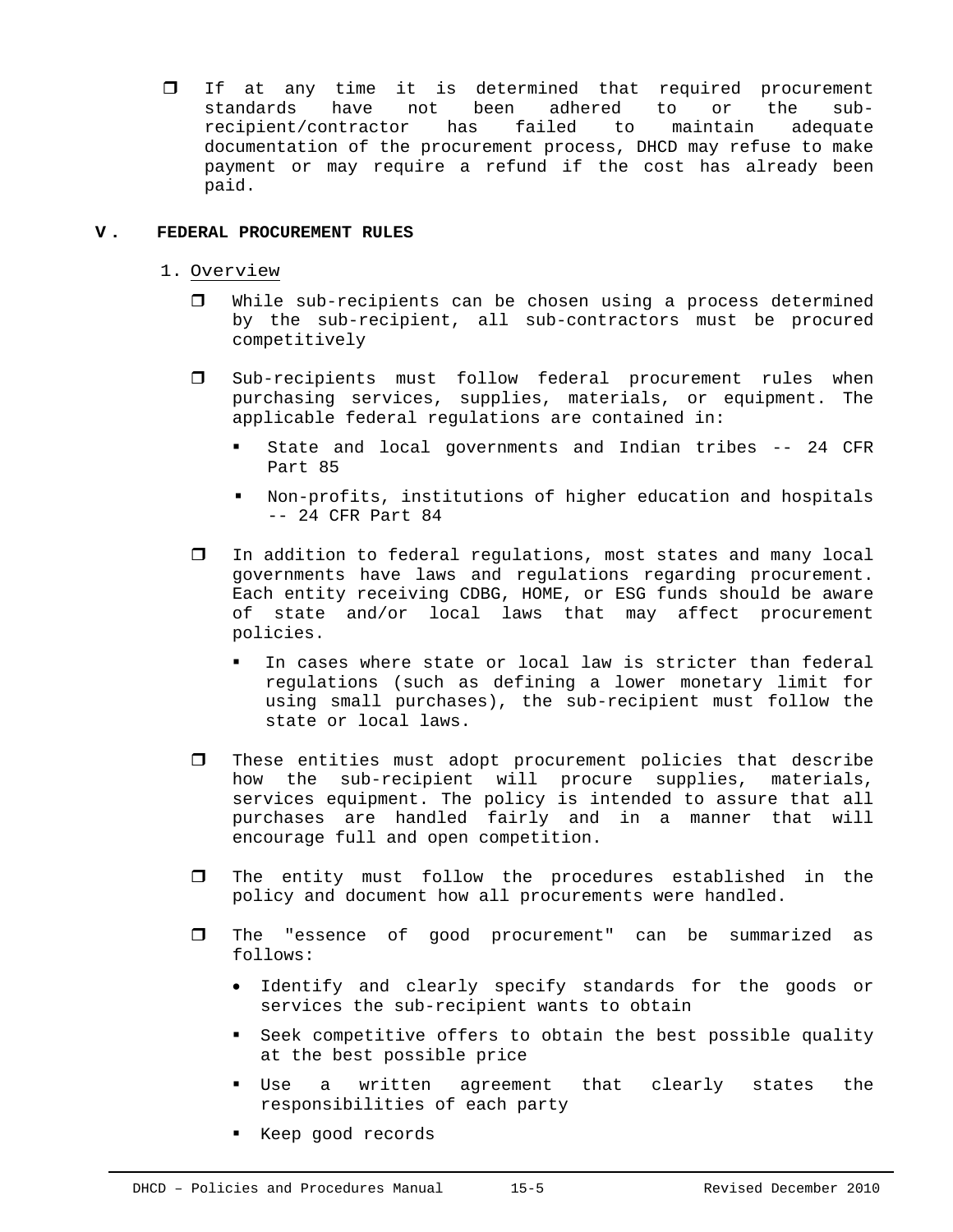- Have a quality assurance system that helps the subrecipient get what it pays for
- Sub-recipients must maintain records that are detailed enough to show the history of each procurement. This record keeping is necessary to enable the entity to demonstrate that it has followed its procurement policy. It can also be very important in the event of a protest against a procurement decision. As a minimum, records must clearly show how the entity:
	- executed price sampling for small purchases
	- selected the method of procurement and the type of contract to be used
	- determined which bids or proposals to accept and which to reject; and
	- established the basis for the contract cost or price
- $\square$  Sub-recipients may not enter into contracts with persons or firms who are named on the General Services Administration (GSA) list of contractors excluded from federal programs at https://www.epls.gov

## 2. Procurement Methods

Federal regulations have defined four procurement methods for use by sub-recipients. This section summarizes the four methods and describes when each might be most appropriate.

- A. The Small Purchase Method
- The small purchase method (also know as the "streamlined method") may be used for procurements of \$100,000 or less under Federal requirements. Miami-Dade County requirements are tiered beginning at purchases of \$10,000 or less. Such purchases might include materials and supplies or fees for professional services, such as appraisal, testing or architectural/engineering services.
- $\Box$  In summary, when using the small purchase method:
	- at least four competitive quotes are solicited by telephone or in writing, and
	- sub-recipients must select the most advantageous offer and use purchase orders or petty cash funds to make the purchase
- $\Box$  Purchases may be limited even further by the sub-recipients procurement policy. For example, some sub-recipients limit the amount of a single purchase paid for from petty cash to a much smaller amount, generally under \$250.
- 1. Making several separate small purchases from the same vendor in order to stay under the dollar limitation is not permitted. If the sub-recipient anticipates a continuing need for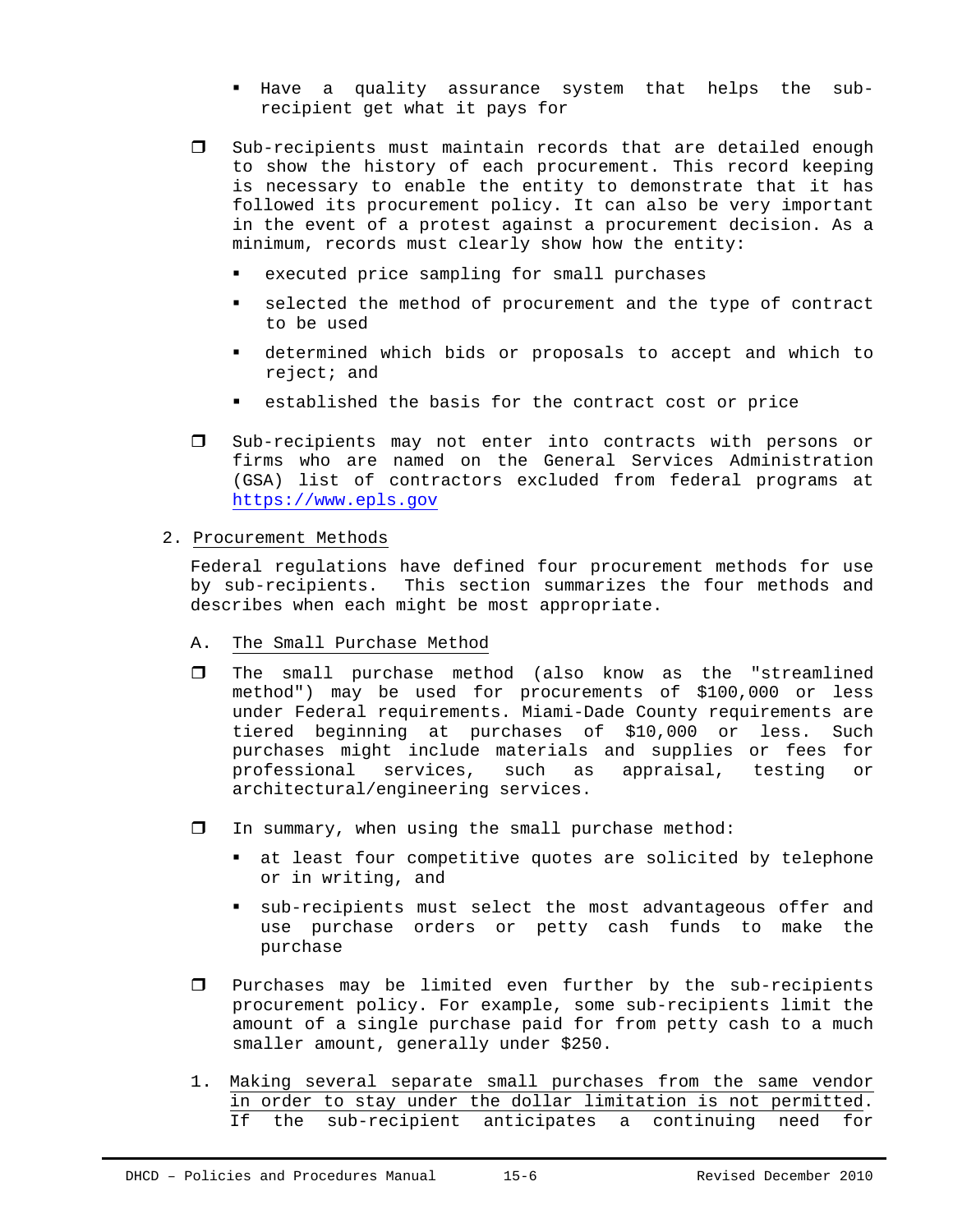services or supplies, it should use the sealed bid or RFP method rather than a series of smaller purchases.

- Using the small purchase procedures does not eliminate the requirement for the sub-recipient to use competition. The subrecipient must try to obtain offers from at least three sources.
- If a sub-recipient is unable to find three sources, it must keep a record of the steps taken to attempt to find these sources.
- Telephone solicitations are not permitted.
- For each purchase, the sub-recipient must explain why the accepted price is reasonable. Ways to show that the price is reasonable include purchasing from the source that offered the lowest price or comparing the offered price to catalog prices and recent purchases of similar goods or services.
- A written record of the purchase must be maintained, whether the sub-recipient uses a purchase order (the preferred method) or funds from petty cash.
- B. The Sealed Bid Method
- The preferred method to procure construction contracts and to purchase equipment and supplies is the sealed bid method.
- $\Box$  The sealed bid method works best when:
	- the sub-recipient's needs and requirements can be clearly specified
	- enough contractors and vendors are available to provide competition; and
	- price is the primary selection factor
- Under the sealed bid method, the sub-recipient:
	- defines in a written invitation for bids (IFB) the specific items or services needed, any requirements that will apply to the contract and instructions for preparing and submitting a bid;
	- publicly solicits bids and gives contractors enough time (generally 30 days) to develop their bids prior to a public bid opening;
	- publicly opens the bids and announces all bid prices and the apparent low bidder;
	- reviews the low bid in detail to make sure that it is a responsive bid from a responsible bidder; and
	- awards a firm, fixed-price contract to the winning bidder.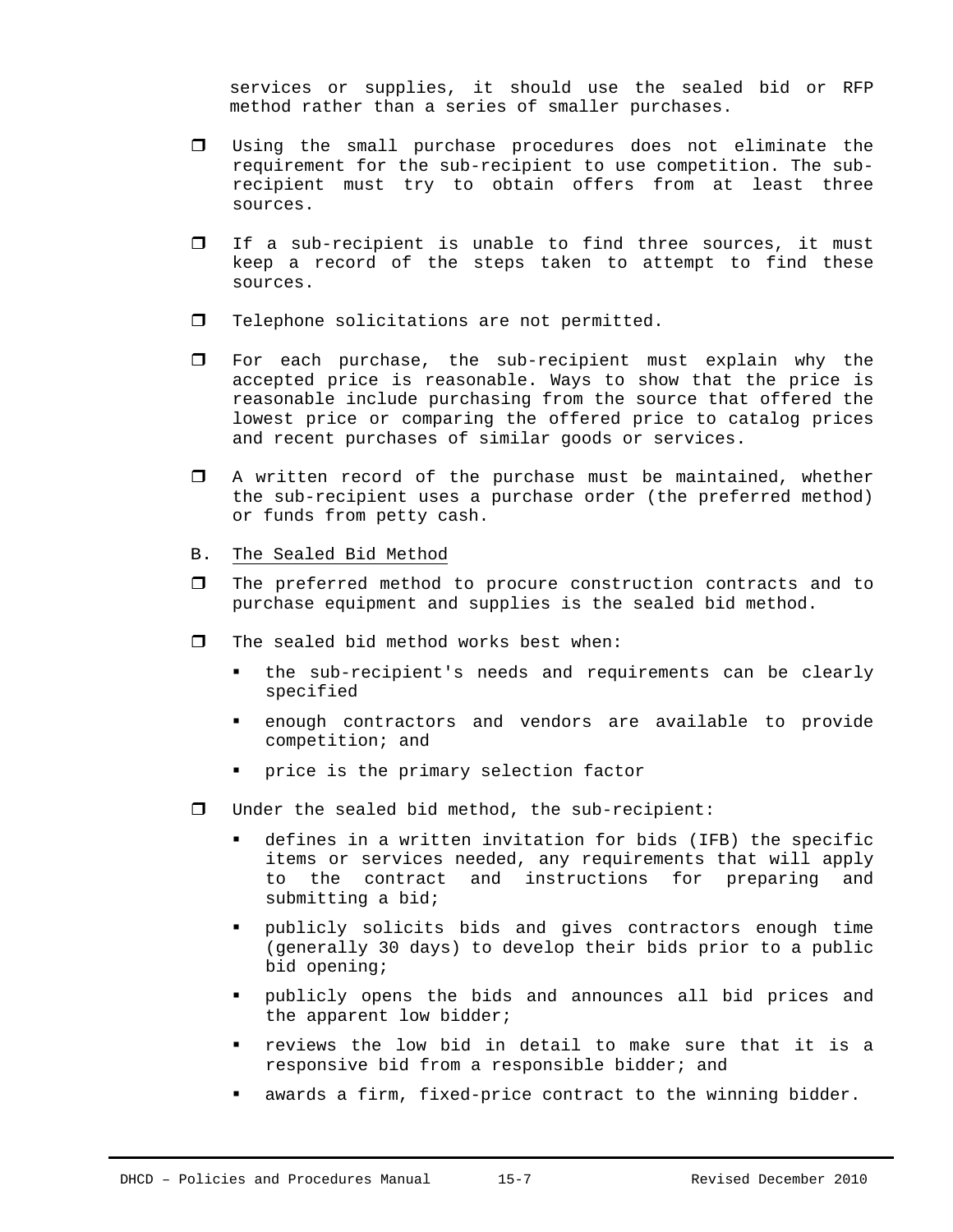- $\Box$  The "heart" of the IFB is the statement of work (SOW) which tells prospective bidders what the sub-recipient expects in terms of the quantity and quality of the product to be delivered, and the delivery schedule.
- $\Box$  For construction contracts, the statement of work includes the plans, specifications, drawings, and other instructions provided by the sub-recipient's design professionals.
- The sub-recipient should provide a format for bidders that requires a sufficient cost breakdown for the sub-recipient to:
	- 1. evaluate whether the bid is realistic, and
	- 2. separately cost optional items that could be deleted if bids exceed the available funding.
- In addition to inviting bids from all known interested contractors, the sub-recipient should advertise for bids in newspapers and trade journals, and place notices in public places.
	- The bid process, from the advertisement to the actual bid opening, must be an open process.
	- The sub-recipient must ensure that every interested bidder has equal access to information and receives equal consideration.
- $\Box$  The sub-recipient's procurement policy must explain what the sub-recipient will do if only one bid is received. The subrecipient may:
	- request HUD approval to accept the bid received
	- convert the procurement to a non-competitive procurement by following the procedures described below
	- cancel the procurement; or
	- re-advertise the IFB and set a new bid opening date. Any bidder who responded may submit a new bid or let the original bid remain in effect.
- Under the sealed bid method, the sub-recipient awards the contract to the "responsible bidder" with the lowest "responsive bid."
	- Responsible contractors have the ability to perform the work (both technically and financially) and have a satisfactory record of integrity and past performance.
	- A responsive bid conforms precisely to the requirements in the IFB. Under the IFB process, the contractor may not propose to change the contract requirements in any significant way.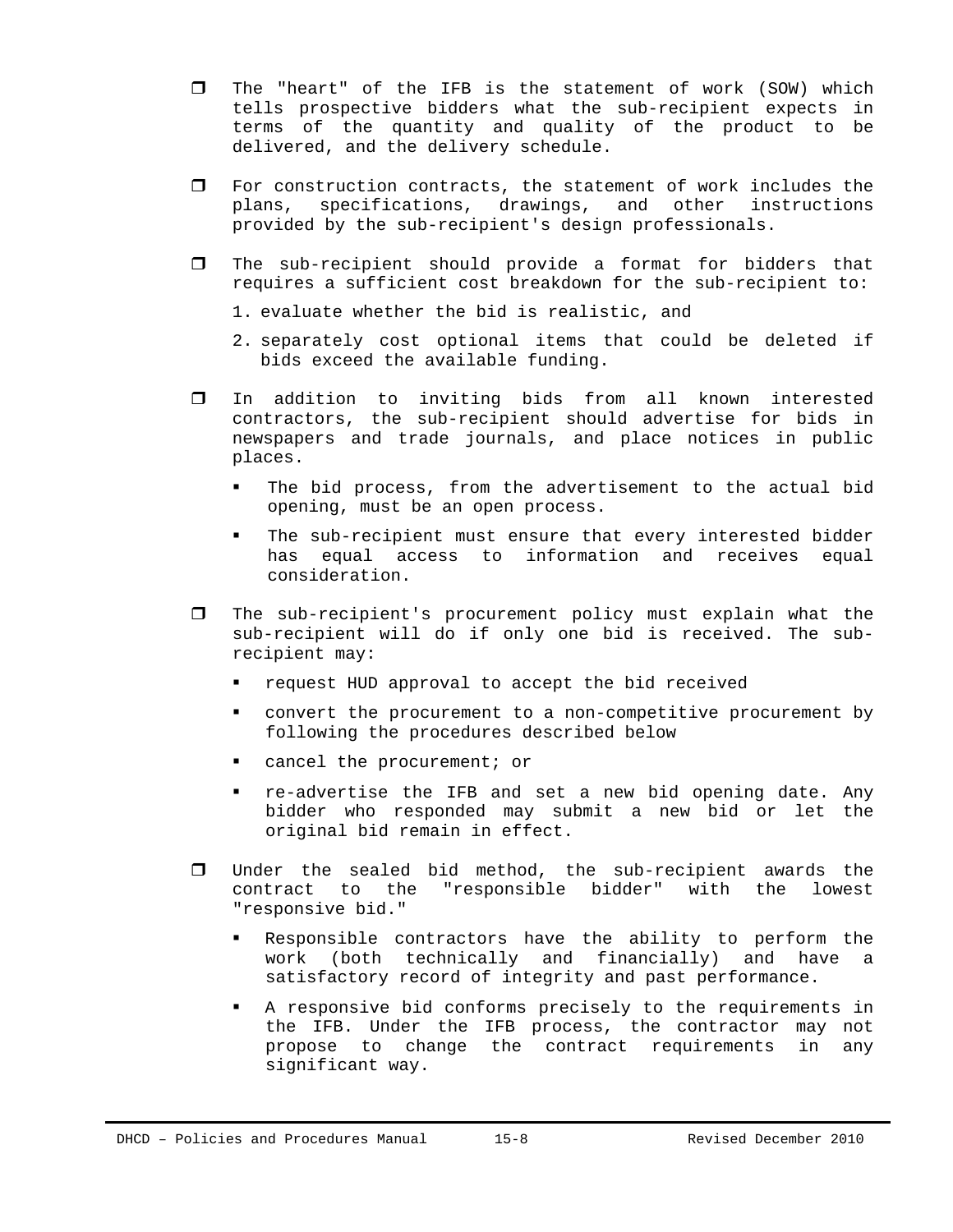- C. The Request for Proposals Method
	- $\Box$  The competitive request for proposals (RFP) method is preferred for professional services.
	- $\Box$  The RFP method works best when the sub-recipient is looking for alternative approaches (such as alternative designs for a specific housing site) or when the experience and services offered by prospective applicants are to be evaluated along with the price (such as in the selection of an architect or engineer services).
	- $\square$  The chief advantage of the RFP method (and the main difference from the sealed bid method) is that, once proposals are received, the sub-recipient is free to negotiate with one or more applicants to arrive at the most advantageous price.
	- Under the RFP method, the recipient:
		- announces and then issues an RFP that describes the specific product(s) or services that are needed, any requirements that will apply to the contract, instructions for preparing and submitting a proposal and the evaluation factors that will be used to rate and rank proposals;
		- publicly solicits proposals and gives offerors enough time (generally 30 days) to develop their proposals;
		- privately opens the proposals, reviews and compares them against the evaluation factors and determines which proposals are in the competitive range;
		- negotiates with applicants in the competitive ranges and gives them the opportunity to submit a best-andfinal offer;
		- awards a contract to the responsible firm whose offer is most advantageous to the sub-recipient.
	- $\Box$  Whether the procurement is for construction or services, the RFP method is generally used when factors other than cost are an important part of selecting the contractor.

*Example: When selecting an architect, the qualifications and experience of the architect and the amount of attention and service the architect offers to provide is important, as well as the price of the services offered.*

 $\Box$  Because input from applicants is an important part of the process, the sub-recipient's statement of work focuses on what the sub-recipient needs, rather than explicitly how that need will be met.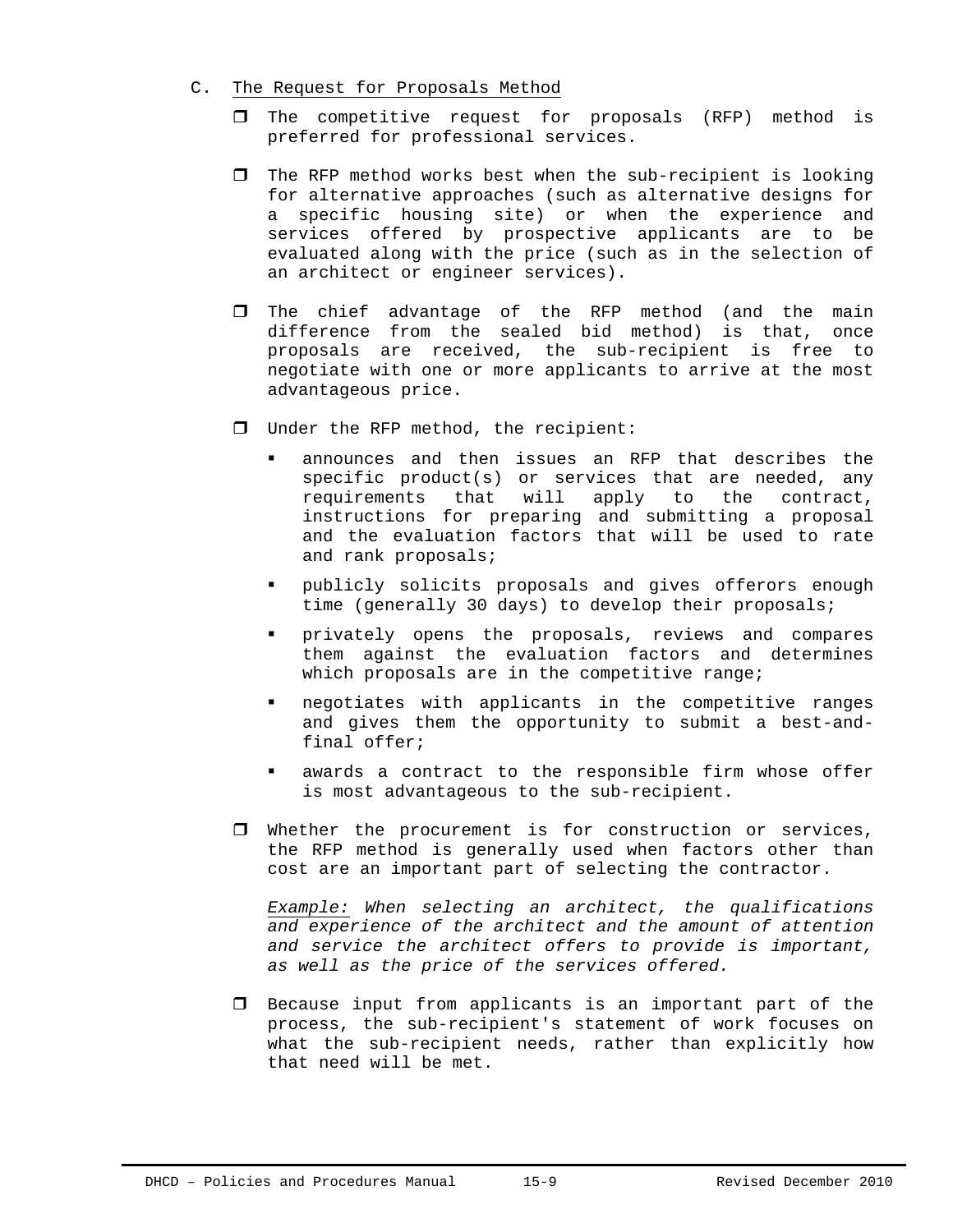- $\Box$  The sub-recipient should have a written plan for evaluating technical and cost proposals before the RFP is issued. The plan should specify the objective criteria, the method for evaluating those criteria, include a description of the ranking method that will-be used, and identify the personnel who will review the proposals.
- $\Box$  Two kinds of criteria may be used:
	- 1. Threshold criteria those that qualify or disqualify an applicant, based on a "yes" or "no" answer. For example, if an applicant for architectural/engineering services does not have the required insurance or registrations, the proposal is disqualified.
	- 2. Ranking criteria qualitative factors that may distinguish one applicant from another. For example, if one contractor has extensive experience designing multifamily housing, and another single-family housing, the sub-recipient might rank their experience and qualifications differently, depending upon the nature of the housing to be designed.
- $\square$  Some established criteria might be more important than others. Many sub-recipients use a point system to give differing weights to the evaluation criteria.

*Example: A sub-recipient issues an RFP for a developer of affordable housing. On a scale of 100 points, giving 20 points for quality of the design and 10 points for past experience would mean that, in the selection of a developer, the sub-recipient believes that the quality of the design is twice as important as the developer's past experience.*

- In addition to requesting proposals from all known interested contractors, the sub-recipient should advertise for proposals in newspapers and trade journals, and place notices in public places.
- $\Box$  The procurement policy must explain what the sub-recipient will do if only one proposal is received. The sub-recipient may:
- D. Non-Competitive Awards
- Awarding a contract without competition is permitted *only* when it is not possible to use one of the three competitive methods described above, and only when fully justified by the subrecipient.
- Acceptable reasons for a non-competitive procurement include:
	- a necessary item is available from only one source;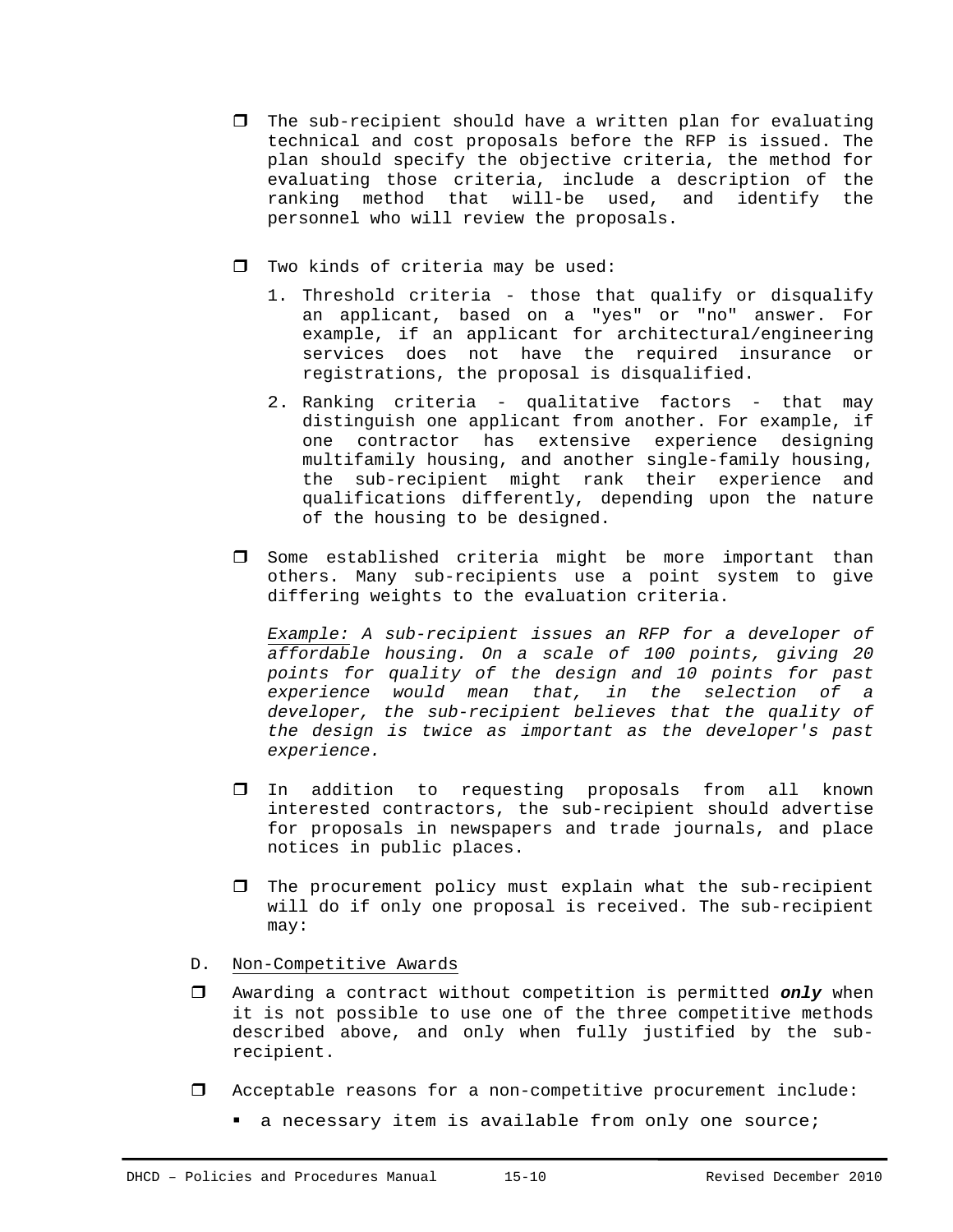- the time needed to conduct a competitive procurement is not available because of an emergency situation;
- the sub-recipient attempted a competitive solicitation but did not receive a sufficient response to assure competition; or,
- I in other circumstances approved by HUD.
- $\Box$  The sub-recipient must prepare a written justification that covers the following topics:
	- a description of the needed goods or services that are being procured;
	- a discussion of previous purchases the sub-recipient has made for the needed items, including whether previous procurements were competitive or noncompetitive;
	- an explanation of the circumstances which make the noncompetitive procurement necessary, including a description of the efforts the sub-recipient made to find competitive sources; and
	- a description of efforts the sub-recipient will take In the future to promote competition for this requirement.
- All non-competitive procurements **must be approved** by DHCD.
- Even though the sub-recipient is not selecting among several sub-contractors, it must take many of the same evaluation steps, including:
	- determining that the proposed sub-contractor is responsible and that the bid is responsive.
	- determining that the proposed price is reasonable, and
	- negotiating with the provider to assure that the subrecipient receives the most advantageous offer possible.

## 3. Types of Contracts

- **Two** types of contracts are permitted:
	- Firm, fixed-price contracts require the contractor to deliver the product or service for an agreed-upon price, regardless of the costs the contractor incurs; or
	- Cost reimbursement contracts the contractor agrees to make best efforts to provide the products or services within the estimated amount established in the contract. (Sub-recipients generally enter into cost reimbursement contracts that include a "not-to-exceed" limit).
- When the IFB process is used, **a fixed-price contract is required**. Either method is permitted for other types of procurements.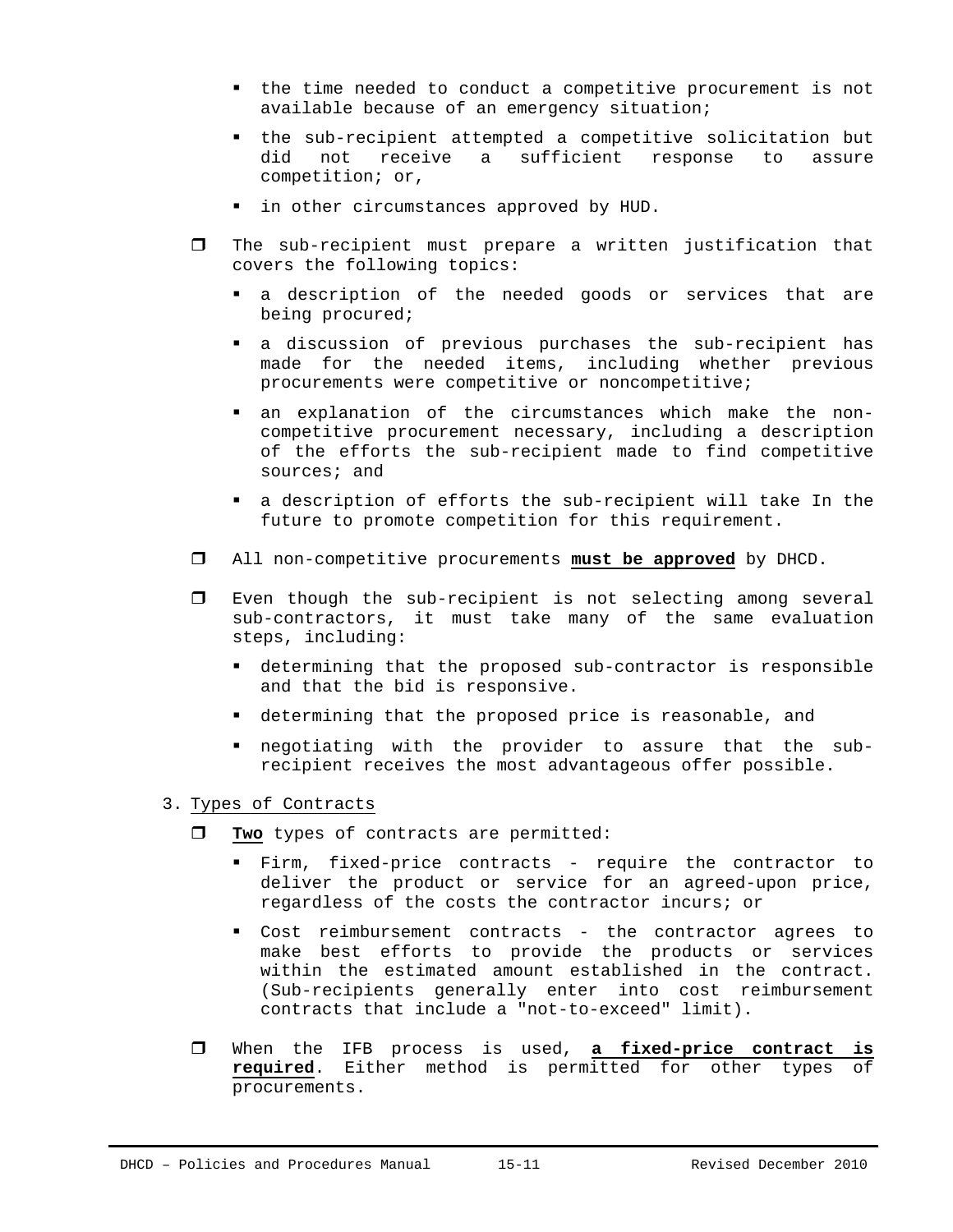- Firm, fixed-price contracts offer sub-recipients more protection than do cost reimbursement contracts, but it may not be possible to use a firm, fixed-rice contract when the required level of effort is not known.
- $\square$  Sub-recipients may not enter into contracts that require them to pay:
	- Costs, plus a percentage of cost, because this form provides no incentive to the contractor to control costs; or
	- a percentage of construction costs for related services, because this method may encourage (for example) a design professional to "overdesign" the development.

# **VI. ETHICS IN CONTRACTING**

- A. Conflicts of Interest
	- $\Box$  The sub-recipient must avoid actual and apparent conflicts of interest in the procurement process. In summary:
		- Employees must not participate directly or indirectly in procurement if the employee or any relative of the employee has a financial interest in the procurement.
		- A current or former employee cannot act as a principal or agent for another party related to a procurement in which the employee personally participated while a sub-recipient employee.
		- Current employees and (for at least a year after employment has ended) former employees may not attempt to sell to or contract with the sub-recipient.
- B. Gratuities and Kickbacks
	- $\Box$  It is a violation of ethical standards for any person to offer or give to an employee or former employee a gratuity or offer of employment related to procurement.
	- It is also a violation for any employee or former employee to accept such a gratuity or offer of employment.
- C. Confidential Information
	- It is a violation of ethical standards to use confidential information for personal gain, or to release confidential information contained in a. proposal, to anyone not authorized by the contracting officer.
- D. Influence Peddling
	- It is a violation of ethical conduct for a former official of the sub-recipient to be hired on a contingent basis by a business-seeking award of contracts.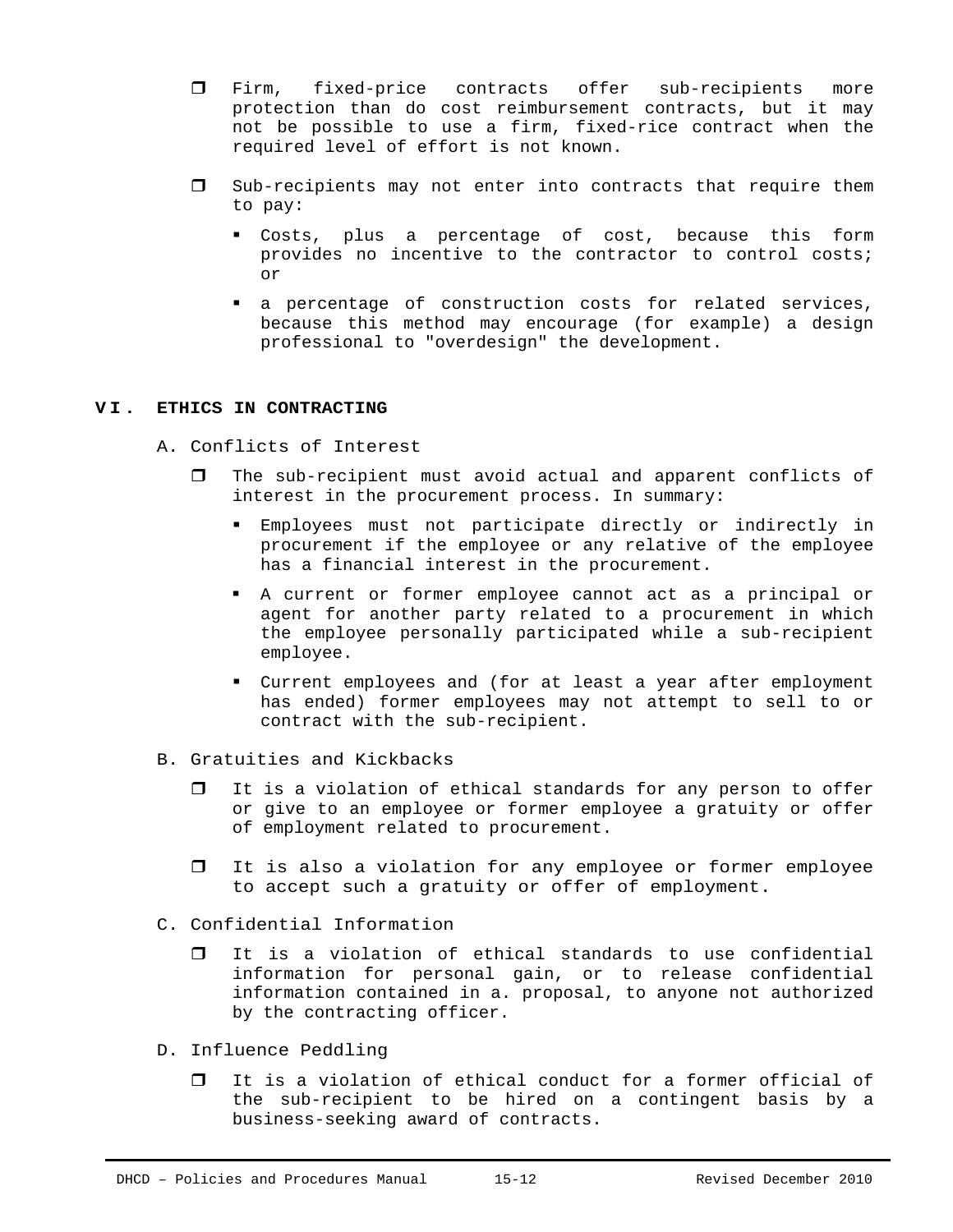- E. Penalties
	- Employees who violate ethical standards may be subject to civil and administrative penalties specified in the procurement policy and in state laws, including:
		- warnings and reprimands,
		- suspension with or without pay, or
		- **•** termination of employment.

#### **VII. BONDING AND INSURANCE REQUIREMENTS**

- A. Completion Assurance
	- For contracts of more than \$100,000, the selected contractor must give the subrecipient assurance that the work will be done in accordance with the terms of the construction contract.
	- Sub-recipients may require any of the following forms of completion assurance:
		- A performance and payment bond for 100 percent of the total contract price;
		- separate performance and payment bonds, each for 50 percent or more of the contract price;
		- a deposit with the sub-recipient of a cash escrow of at least 20 percent of the total contract price;
		- a Letter of Credit (LOC) for 25 percent of the total contract price, unconditionally payable upon demand of the sub-recipient; or
		- a LOC for 10 percent of the total contract price and compliance with the procedures for monitoring of disbursements by the contractor.
	- Completion assurance that gives the sub-recipient complete (100 percent) coverage is the best protection for the subrecipient but may make it difficult for smaller contractors to participate.
	- The sub-recipient should inform bidders of the types of completion assurances that will be acceptable in bid documents.

# B. Insurance During Construction

- Contractors should carry at least the following minimum amounts of insurance:
	- workers' compensation and employees' liability \$100,000 per person;
	- auto insurance for injuries and damages caused by the contractor's vehicle on the job site;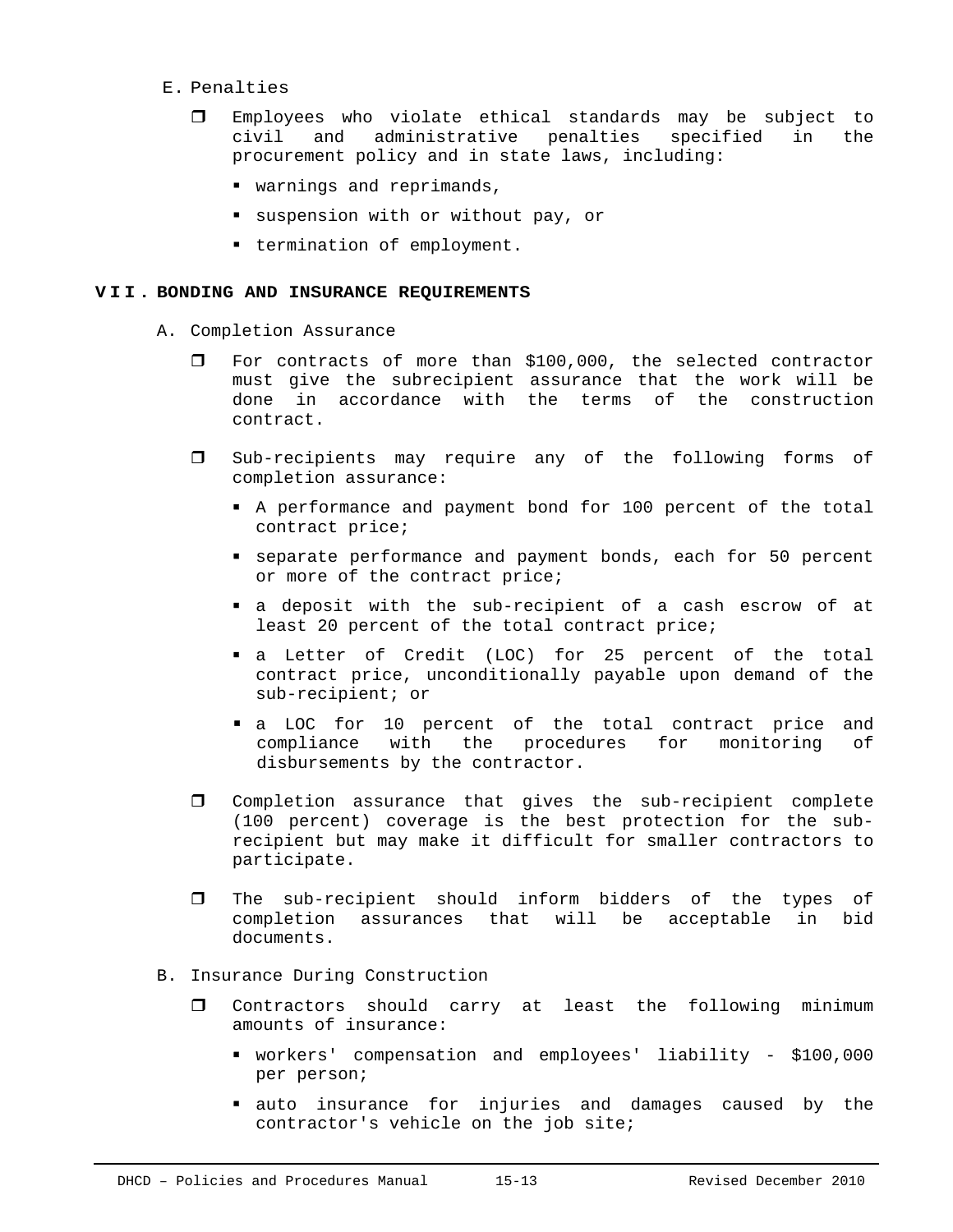- comprehensive public liability \$250,000 per person, and property damage \$100,000 per accident, with an aggregate limit of at least \$300,000.
- Sub-recipients may require additional insurance coverage based upon the size of the project undertaken by the contractor.
- C. Small/Minority-Owned Business Outreach and Section 3
	- In accordance with Section 281 of the National Affordable Housing Act, subrecipients must take affirmative steps to use minority and woman-owned businesses for their funded activities.
	- In addition, Section 3 of the Housing and Community Development Act of 1968 states that employment and other economic opportunities generated by federal financial assistance for housing and community development programs be, to the greatest extent feasible, directed toward very low and low-income persons, particularly those residing in the project or program area.